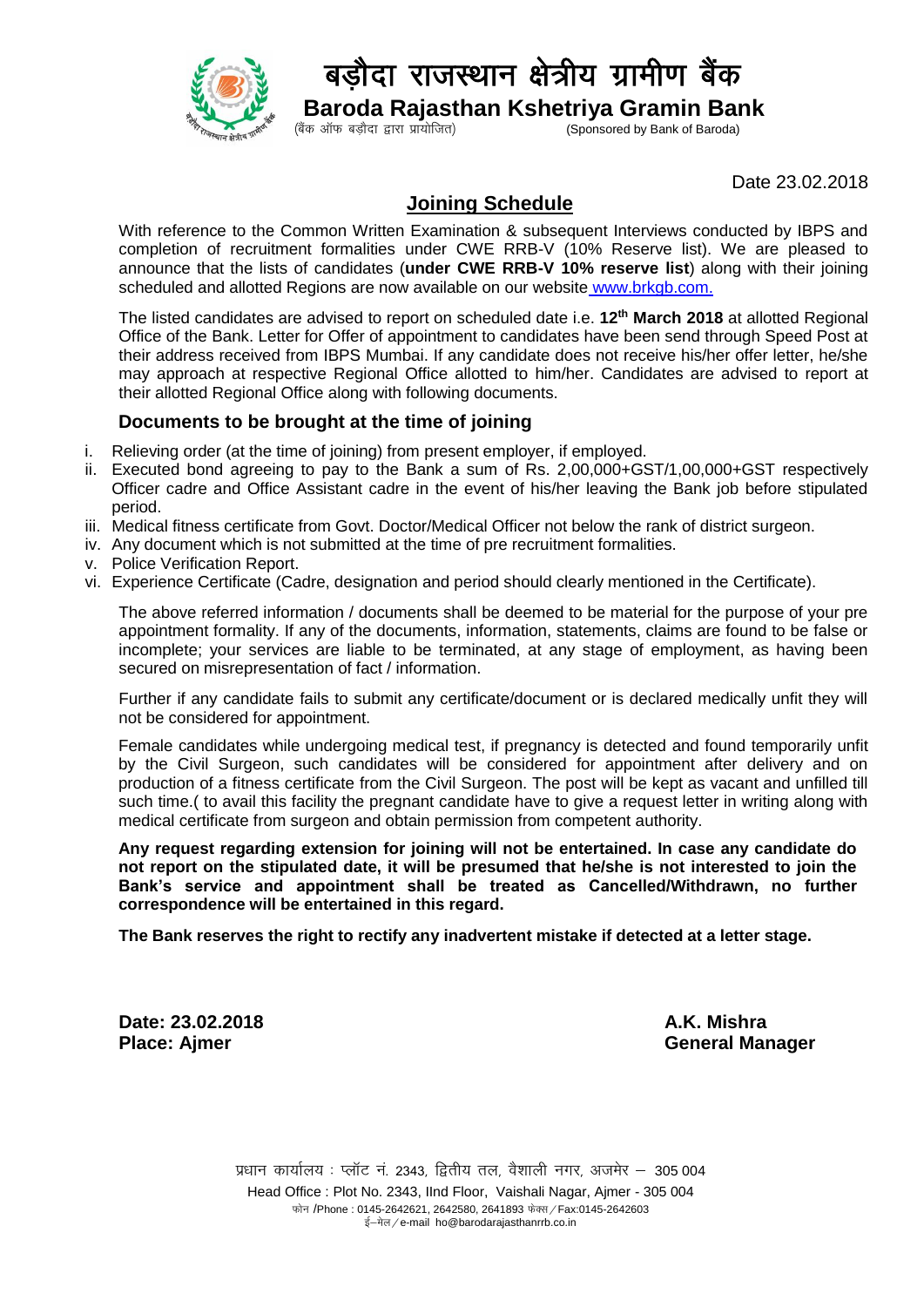|                                                                                | <b>LAW OFFICER SCALE- II</b>                                                  |                                   |                       |                                                             |  |  |  |
|--------------------------------------------------------------------------------|-------------------------------------------------------------------------------|-----------------------------------|-----------------------|-------------------------------------------------------------|--|--|--|
|                                                                                |                                                                               |                                   |                       | Proposed Joining Date - 12-03-2018                          |  |  |  |
| Sr.                                                                            | Roll No.                                                                      | <b>Name</b>                       | <b>Alloted Region</b> | <b>Address</b>                                              |  |  |  |
| 1                                                                              |                                                                               | 2905090231 ARUN KUMAR GUPTA       | Alwar                 | 13, Lajpat Nagar, Scheme - 2                                |  |  |  |
| <b>GENERAL BANKING OFFICER SCALE- II</b><br>Proposed Joining Date - 12-03-2018 |                                                                               |                                   |                       |                                                             |  |  |  |
| Sr.                                                                            | Roll No.                                                                      | <b>Name</b>                       | <b>Alloted Region</b> | <b>Address</b>                                              |  |  |  |
| 1                                                                              |                                                                               | 2642010010 YATISH CHANDRA         | Alwar                 | 13, Lajpat Nagar, Scheme - 2,                               |  |  |  |
| $\overline{c}$                                                                 |                                                                               | 2922090045 SANJAY SINGH           | Alwar                 | Alwar (Rajasthan)                                           |  |  |  |
| 3                                                                              |                                                                               | 2682090033 NANALAL KUMAWAT        | Banswara              | Khadi Flex Building, Housing Board<br>Teeraha, Udaipur Road |  |  |  |
| 4                                                                              |                                                                               | 2492010006 SASMITA BALDEO WAKODE  | Baran                 | Below LIC Building, Kota Road                               |  |  |  |
| 5                                                                              |                                                                               | 1952130093 VANDANA JESWANI        | <b>Bhilwara</b>       | Lokpida Complex, Sector-8, R C Vyas<br>Colony               |  |  |  |
| 6                                                                              |                                                                               | 2112090048 KRISHANKANT SAHU       | Chittorgarh           | Shaan Infra Project Pvt Ltd, Rajeev                         |  |  |  |
| 7                                                                              |                                                                               | 2122130034 LOKENDRA AWASTHI       | Chittorgarh           | Colony, Meera Market,                                       |  |  |  |
| 8                                                                              |                                                                               | 2642130181 DEBASISH RATH          | Churu                 | Khemka Bhawan, Station Road                                 |  |  |  |
| 9                                                                              | 2642010022 VIVEK KIRAR                                                        |                                   | Jhunjhunu             |                                                             |  |  |  |
| 10                                                                             |                                                                               | 2612130062 PAWAN KUMAR            | Jhunjhunu             | Mandawa Mod,                                                |  |  |  |
| 11                                                                             |                                                                               | 2552130071 TARUN BAGHLA           | Jhunjhunu             | Jhujhunu (Rajasthan)                                        |  |  |  |
| 12                                                                             |                                                                               | 2672090022 PRADEEP BIJARNIA       | Sikar                 | <b>Fatehpur Road</b>                                        |  |  |  |
|                                                                                |                                                                               |                                   |                       |                                                             |  |  |  |
|                                                                                | Officer Junior Management Grade Scale - I<br>Proposed Joining Date 12-03-2018 |                                   |                       |                                                             |  |  |  |
| Sr.                                                                            | <b>Roll No.</b>                                                               | <b>Name</b>                       | <b>Alloted Region</b> | <b>Address</b>                                              |  |  |  |
| 1                                                                              |                                                                               | 2631133231 VIKRAM BISHNOI         | Alwar                 | 13, Lajpat Nagar, Scheme - 2,                               |  |  |  |
| 2                                                                              | 2631134582 ANKIT JAIN                                                         |                                   |                       | Alwar (Rajasthan)                                           |  |  |  |
|                                                                                |                                                                               |                                   | Alwar                 |                                                             |  |  |  |
| 3                                                                              |                                                                               | 2661132055 DEEPAK PIPLANI         | Baran                 | Below LIC Building, Kota                                    |  |  |  |
| 4                                                                              |                                                                               | 2661133577 ABHISHEK JAIN          | Baran                 | Road, Baran (Rajasthan)                                     |  |  |  |
| 5                                                                              |                                                                               | 3311136872 JYOTI TOMAR            | Bharatpur             | 1, Krishna Nagar,                                           |  |  |  |
| 6                                                                              |                                                                               | 2641135549 RAHUL KUMAR SINGHAL    | Bharatpur             | Bharatpur (Rajasthan)                                       |  |  |  |
| 7                                                                              |                                                                               | 3331132241 MOHIT SHARMA           | Chittorgarh           | Shaan Infra Project Pvt Ltd, Rajeev                         |  |  |  |
| 8                                                                              |                                                                               | 3311131087 HIMMAT SINGH SHAKHAWAT | Chittorgarh           | Colony, Meera Market,                                       |  |  |  |
| 9                                                                              |                                                                               | 2631091143 JASPAL SINGH           | Churu                 |                                                             |  |  |  |
| 10                                                                             |                                                                               | 2651093512 JITENDRA SINGH DEORA   | Churu                 |                                                             |  |  |  |
| 11                                                                             |                                                                               | 2641135622 PANKAJ JOSHI           | Churu                 | Khemka Bhawan, Station Road,                                |  |  |  |
| 12                                                                             |                                                                               | 2631134537 TRIPTI SHRIMALI        | Churu                 | Churu (Rajasthan)                                           |  |  |  |
| 13                                                                             |                                                                               | 2641052690 BHAG CHAND MEENA       | Churu                 |                                                             |  |  |  |
| 14                                                                             |                                                                               | 3301015456 NARENDRA VERMA         | Jhunjhunu             |                                                             |  |  |  |
| 15                                                                             |                                                                               | 2631097134 BALJEET SINGH          | Jhunjhunu             | Mandawa Mod,                                                |  |  |  |
| 16                                                                             |                                                                               | 3321132348 VIJAY KUMAR            | Jhunjhunu             | Jhujhunu (Rajasthan)                                        |  |  |  |
| 17                                                                             |                                                                               | 2631135745 NITISH MISHRA          | Jhunjhunu             |                                                             |  |  |  |
| 18                                                                             |                                                                               | 2631015467 AMIT KUMAR             | Neemkathana           | Plot No.-130, Ward No.-15, Near                             |  |  |  |
| 19                                                                             |                                                                               | 3321132010 AJAY KUMAR KAUSHIK     | Neemkathana           | Goushala, Khetri Road                                       |  |  |  |
| 20                                                                             | 2641011930 LATA ATAL                                                          |                                   | Sikar                 |                                                             |  |  |  |
| 21                                                                             | 2651130407 ANKIT VYAS                                                         |                                   | Sikar                 | Fatehpur Road,<br>Sikar (Rajasthan)                         |  |  |  |